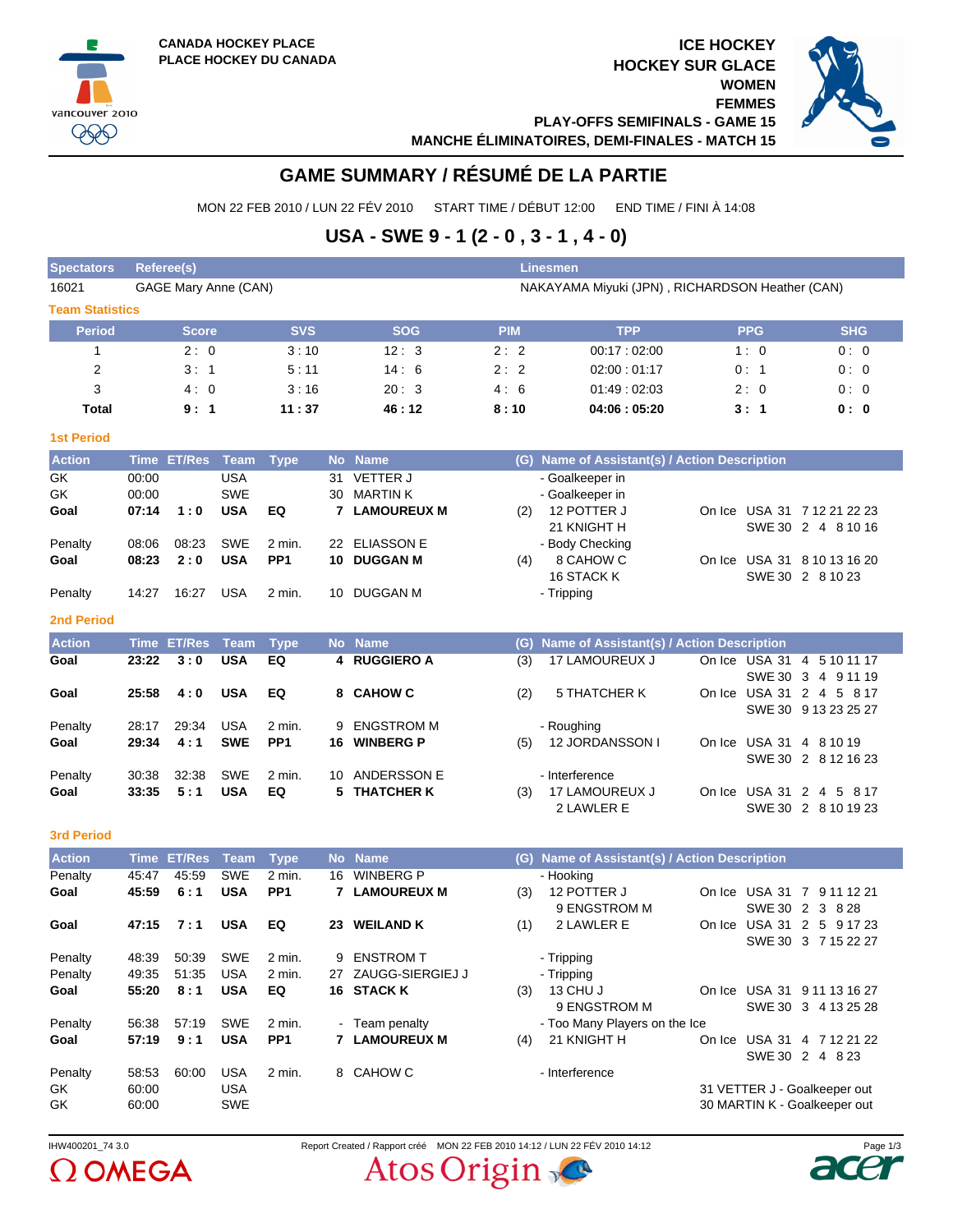

## **ICE HOCKEY HOCKEY SUR GLACE WOMEN**

**FEMMES**



**PLAY-OFFS SEMIFINALS - GAME 15 MANCHE ÉLIMINATOIRES, DEMI-FINALES - MATCH 15**

#### **Goalkeeper Records**

#### **Team : USA - United States Team : SWE - Sweden**

| No Name                    | <b>SOG</b> | <b>SVS</b> | <b>MIP</b> | No Name                  | <b>SOG</b> | <b>SVS</b> | <b>MIP</b> |
|----------------------------|------------|------------|------------|--------------------------|------------|------------|------------|
| 31 VETTER Jessie           | 12         |            | 60:00      | 30 MARTIN Kim            | 46         | 37         | 60:00      |
| I SCHAUS Molly             |            |            |            | 1 GRAHN Sara             |            |            |            |
| 29 McLAUGHLIN Brianne (EG) |            |            |            | 35 LIZANA Valentina (EG) |            |            |            |

#### **Game Statistics**

| Team: USA (blue) |  |  |
|------------------|--|--|
|                  |  |  |

|              |                           |             |                |                | <b>Shots on Goal</b> |                |                |             | Time on Ice            |      |                |      |                         |            |            |
|--------------|---------------------------|-------------|----------------|----------------|----------------------|----------------|----------------|-------------|------------------------|------|----------------|------|-------------------------|------------|------------|
| No Pos Name  |                           | G           | A PIM          |                |                      | $\overline{2}$ |                | 3 OT TS +/- |                        | 1    | $\overline{2}$ | 3    | <b>OT</b><br><b>TOT</b> | <b>SHF</b> | <b>AVG</b> |
| 4 D          | RUGGIERO Angela           | 1           | $\mathbf 0$    | $\mathbf 0$    | 0                    | $\overline{2}$ | 3              |             | 5<br>$+3$              | 6:04 | 5:27           | 9:59 | 21:30                   | 25         | 0:51       |
| 8 D          | <b>CAHOW Caitlin</b>      |             | 1              | $\overline{2}$ | 0                    | 1              | $\Omega$       | 1           | $+2$                   | 5:16 | 6:54           | 0:41 | 12:51                   | 17         | 0:45       |
| 10F          | <b>DUGGAN Meghan</b>      |             | 0              | $\overline{2}$ | 4                    | 0              | 1              | 5           | $+1$                   | 4:35 | 5:47           | 5:35 | 15:57                   | 20         | 0:47       |
| 19F          | <b>MARVIN Gigi</b>        | 0           | 0              | 0              | 0                    | 0              | $\Omega$       | 0           | 0                      | 4:57 | 4:45           | 6:53 | 16:35                   | 18         | 0:55       |
| 20 F         | DARWITZ Natalie +C        | 0           | 0              | 0              | 0                    | 0              | 0              | 0           | 0                      | 5:07 | 6:08           | 7:28 | 18:43                   | 20         | 0:56       |
| 7F           | <b>LAMOUREUX Monique</b>  | 3           | 0              | 0              |                      | 1              | 5              |             | $+1$<br>$7^{\circ}$    | 5:55 | 6:04           | 3:01 | 15:00                   | 16         | 0:56       |
| 9 D          | <b>ENGSTROM Molly</b>     | 0           | 2              | $\overline{2}$ | 1                    | 0              | 1              |             | $\overline{2}$<br>$+2$ | 7:31 | 8:35           | 7:52 | 23:58                   | 24         | 0:59       |
| 11 D         | <b>CHESSON Lisa</b>       | 0           | $\mathbf 0$    | $\mathbf 0$    | 0                    | 2              | $\Omega$       |             | $\overline{2}$<br>$+2$ | 7:15 | 8:12           | 7:06 | 22:33                   | 25         | 0:54       |
| 12F          | POTTER Jenny +A           | 0           | 2              | 0              | 0                    | 0              | 1              |             | $+1$<br>1              | 5:55 | 6:00           | 3:25 | 15:20                   | 19         | 0:48       |
| 21 F         | <b>KNIGHT Hilary</b>      | $\Omega$    | 2              | 0              | 1                    | 1              | 1              | 3           | $+1$                   | 5:20 | 6:28           | 4:05 | 15:53                   | 21         | 0.45       |
| 13F          | $CHU$ Julie $+A$          | $\Omega$    | 1              | 0              | 0                    | 2              | $\mathbf 1$    |             | 3<br>$+1$              | 4:46 | 4:21           | 5:50 | 14:57                   | 18         | 0:49       |
| 16 F         | <b>STACK Kelli</b>        |             |                | 0              | 2                    | 2              | $\overline{2}$ | 6           | $+1$                   | 3:55 | 4:26           | 4:25 | 12:46                   | 15         | 0:51       |
| 22 D         | <b>BELLAMY Kacey</b>      | 0           | $\mathbf 0$    | $\mathbf 0$    | 0                    | 0              | 1              |             | $+1$<br>1              | 6:22 | 4:42           | 6:51 | 17:55                   | 21         | 0:51       |
| 23 D         | <b>WEILAND Kerry</b>      |             | 0              | $\mathbf 0$    | 0                    | 0              | 1              |             | $+2$<br>1.             | 6:08 | 4:23           | 5:00 | 15:31                   | 20         | 0:46       |
| 27 F         | ZAUGG-SIERGIEJ Jinelle    | 0           | $\mathbf 0$    | $\overline{2}$ | $\mathbf 0$          | 0              | $\overline{2}$ |             | $\overline{2}$<br>$+1$ | 3:07 | 2:07           | 4:40 | 9:54                    | 15         | 0:39       |
| 2F           | <b>LAWLER Erika</b>       | $\mathbf 0$ | $\overline{2}$ | 0              | $\overline{2}$       | 0              | 1              |             | 3<br>$+3$              | 5:06 | 4:00           | 4:56 | 14:02                   | 19         | 0:44       |
| 5F           | <b>THATCHER Karen</b>     |             | 1              | 0              | 1                    | 1              | $\Omega$       |             | $\overline{2}$<br>$+4$ | 3:55 | 4:09           | 3:56 | 12:00                   | 16         | 0:45       |
| 17 F         | LAMOUREUX Jocelyne        | $\Omega$    | 2              | $\mathbf 0$    | $\Omega$             | 2              | $\Omega$       |             | $\overline{2}$<br>$+4$ | 4:39 | 4:18           | 4:00 | 12:57                   | 16         | 0:48       |
| 1 GK         | <b>SCHAUS Molly</b>       | 0           | 0              | 0              | 0                    | 0              | 0              | 0           |                        |      |                |      |                         |            |            |
| 29 GK        | <b>McLAUGHLIN Brianne</b> | 0           | 0              | $\mathbf 0$    | 0                    | 0              | 0              | 0           |                        |      |                |      |                         |            |            |
| 31 GK        | <b>VETTER Jessie</b>      | 0           | 0              | 0              | 0                    | 0              | $\Omega$       | 0           |                        |      |                |      |                         |            |            |
| <b>Total</b> |                           | 9           | 14             | 8              | 12                   | 14             | 20             | 46          |                        |      |                |      |                         |            |            |

#### **Head Coach :** JOHNSON Mark

**Team : SWE (yellow)**

 $\Omega$  OMEGA

|                    |                          |          |              |          | <b>Shots on Goal</b> |                |                |                 | Time on Ice |      |                |        |                                 |         |      |
|--------------------|--------------------------|----------|--------------|----------|----------------------|----------------|----------------|-----------------|-------------|------|----------------|--------|---------------------------------|---------|------|
| <b>No Pos Name</b> |                          | G.       | <b>A PIM</b> |          |                      | $\overline{2}$ |                | $3$ OT TS $+/-$ |             |      | $\overline{2}$ | 3      | $\overline{a}$ TOT<br><b>OT</b> | SHF AVG |      |
| 2F                 | <b>HOLMLOV Elin</b>      | $\Omega$ | 0            | $\Omega$ | 0                    | $\Omega$       |                |                 | $-2$        | 6:58 | 8:27           | 8:37   | 24:02                           | 29      | 0:49 |
| 8 F                | HOLST Erika +C           | 0        | 0            | 0        |                      | $\Omega$       | $\overline{0}$ |                 | $-2$        | 7:30 | 8:45           | 9:07   | 25:22                           | 30      | 0:50 |
| 10D                | <b>ANDERSSON Emilia</b>  | $\Omega$ | 0            | 2        | $\Omega$             | $\Omega$       | - 0            |                 | $-2$<br>0   | 6:55 | 7:15           | 8:57   | 23:07                           | 33      | 0:42 |
| 16 F               | <b>WINBERG Pernilla</b>  |          | 0            | 2        |                      | 2              | $\overline{0}$ |                 | 3<br>-1     | 6:25 | 5:09           | 8:00   | 19:34                           | 23      | 0:51 |
| 23D                | <b>ANDERSSON Gunilla</b> | 0        | 0            | $\Omega$ | 0                    | $\Omega$       | $\Omega$       |                 | $-2$<br>0   | 9:00 | 9:59           | 9:43   | 28:42                           | 40      | 0:43 |
| 3 D                | NEVALAINEN Frida         | $\Omega$ | $\Omega$     | $\Omega$ | $\Omega$             |                | - 0            |                 | -3<br>1     | 9:25 | 8:02           | 8:21   | 25:48                           | 36      | 0:43 |
| 4 D                | ASSERHOLT Jenni +A       | 0        | $\Omega$     | $\Omega$ | $\Omega$             |                | $\Omega$       |                 | -3          | 6:13 | 4:55 3:34      |        | 14:42                           | 22      | 0:40 |
| 9 F                | <b>ENSTROM Tina</b>      | 0        | 0            | 2        | $\Omega$             | $\Omega$       | $\Omega$       |                 | $-2$<br>0   | 5:41 | 5:37           | 5:03   | 16:21                           | 24      | 0:40 |
| 11 F               | <b>OSTBERG Cecilia</b>   | 0        | $\Omega$     | 0        | $\Omega$             | $\Omega$       |                |                 | -1          | 6:20 | 2:21           | - 2:37 | 11:18                           | 15      | 0:45 |
| 19 F               | <b>MYREN Klara</b>       | 0        | 0            | 0        | 0                    | 0              | $\Omega$       |                 | $-2$<br>0   | 6:42 | 4:12           | 2:19   | 13:13                           | 17      | 0:46 |